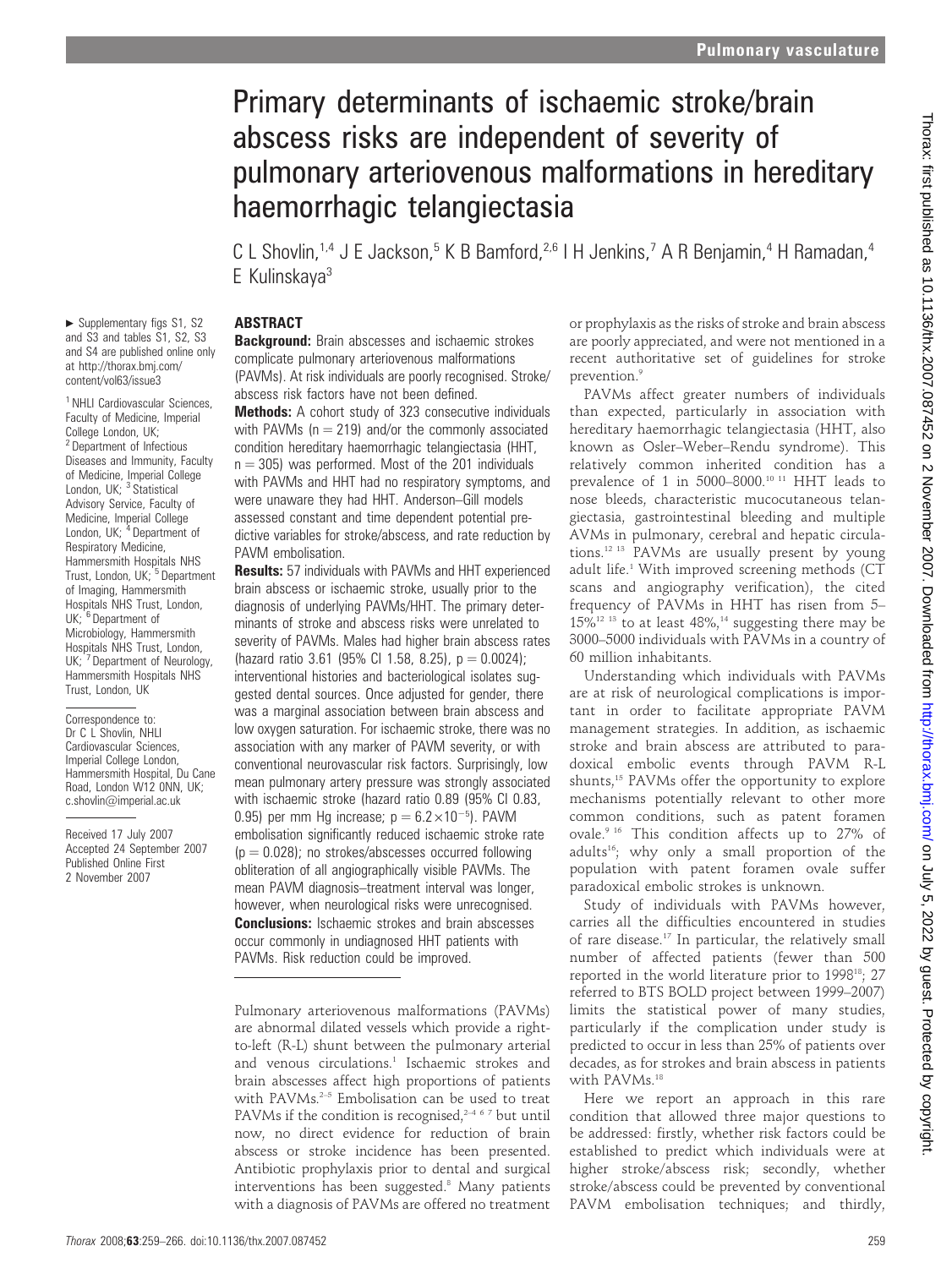whether increased physician awareness of PAVM risks would be needed to optimise risk reduction strategies.

#### **METHODS**

#### Study design and patient population

In view of the known risks for the PAVM population,<sup>18</sup> in 1999 prior to return to Hammersmith Hospital, London, UK, CLS designed a study on stroke outcomes for patients to be reviewed from 1 May 1999. Randomisation of patients to treatment and no treatment arms was considered unethical in view of the known benefits of embolisation in reducing PAVM size, R-L shunt and hypoxaemia.<sup>2 3 6 7 19</sup> Inclusion of strokes/abscesses occurring only after review was recognised as impractical because of the expected rates of patient referral and complications. All clinical strokes occurring prior to review and treatment, or subsequently, were therefore recorded. The study recruitment period ended in May 2005 when 442 patients had been reviewed in the service. Follow-up continued until 31 May 2006.

#### Stroke analyses

Aetiologies were assigned for all clinical strokes (focal cerebral deficit of rapid onset of  $>24$  h in duration with no apparent cause other than a vascular one) occurring prior to review and treatment, or in the follow-up period: a diagnosis of brain abscess was made locally at the time of the event. All cases required neurosurgical drainage and prolonged intravenous courses of antibiotics. Ischaemic strokes were defined by neurologists either locally ( $n = 26$ ) or by retrospective review of imaging reports and medical notes  $(n = 5)$ . Sixteen further strokes were excluded from subsequent analyses as cerebral haemorrhage attributed to cerebral AVMs<sup>20</sup> was either definite  $(n = 7)$  or could not be excluded  $(n = 9)$ . Some definitions required supplementary information which was obtained from other institutions with patient consent.

Individuals who had experienced a brain abscess were asked to complete an ethically approved patient questionnaire regarding details of their dental and general health in the year leading up to their abscess. Patients were offered choices of ''all, some, none or not sure'' for the number of (i) their own teeth, (ii) fillings and (iii) crowns or caps; and ''good, poor or not sure'' for (iv) teeth and gum state. They were also asked to tick whether they had undergone (or were not sure of) any (v) fillings, (vi) extractions, (vii) scale and polish procedures, (viii) other dental interventions or (ix) surgical procedures and, if so, how long before the abscess. Supplementary information regarding microbiology and neurosurgical details was obtained from other institutions with patient consent. Positive microbiology results from three further PAVM/brain abscess patients reviewed during the follow-up year were included.

#### PAVM and HHT associated measurements

All individuals with possible HHT underwent a screen for PAVMs, including pulmonary angiography for any individual with a previous ischaemic stroke or brain abscess, and for all individuals from 2001 routine helical thoracic CT scans. HHT status was assigned using the four recognised international criteria: nosebleeds, mucocutaneous telangiectasia, visceral involvement and family history, $21$  and severity by markers of haemorrhage or AVMs detailed below. For individuals in whom the diagnosis of PAVMs or stroke/abscess had occurred prior to the 1999–2005 review, the severity of HHT features at the earlier time points was assessed by examining contemporary records and medical letters, or if no details were recorded, by extrapolation from later time points.

Structured assessments documented the reason for the original PAVM diagnosis, respiratory symptoms and type, HHT family screens or chance detection by chest  $x$  ray,  $CT$  scan or oxygenation measurements performed for other indications. The size of the R-L shunt was measured directly by radionuclide shunt measurements and indirectly by arterial oxygen saturation, both as previously described.4 For arterial oxygen saturation (SaO2) values reported here, recordings were made every 60 s for 10 min standing, as  $Sao<sub>2</sub>$  in the erect posture correlates better with R-L shunt.<sup>22</sup> The result was expressed as a mean of the last four readings.4 The size of the largest feeding artery to PAVMs was measured with other PAVM features at the time of angiography or, for patients with PAVMs too small to justify pulmonary angiography, from their diagnostic helical thoracic CT scans (resolution  $<$ 1 mm). In 60 cases whose initial embolisation had been performed earlier at our institution, retrospective assessments of the largest PAVM feeding artery diameter could be made from the largest embolisation coil size used. (Data could not be derived for seven patients previously treated elsewhere by surgical resection or embolisation of PAVM sacs.) Pulmonary angiography was performed in total in 192 patients with PAVMs known to be of a size amenable to embolisation, or previous brain abscess/ischaemic stroke (n = 3). Pulmonary artery pressures (PAP) were recorded at angiography prior to contrast injection when PAVM number, structure and size were recorded. Following embolisation as previously described,<sup>4</sup> the presence/absence of small untreatable PAVMs was recorded. Important session complications were 1/374 facial nerve palsy and 1/374 new onset haemoptysis. The maximum same session increase in PAP mean was 4 mm Hg. Confirmation of PAVM obliteration was performed by follow-up chest  $x$  ray, SaO<sub>2</sub> and technetium scan R-L shunt measurements for a mean of 3.7 (2.6, 4.8) years (final follow-up 30 April 2006).

## Neurovascular risk factors

Current or ex-smoking status, hypertension on treatment or blood pressure  $>$ 140/90, atrial fibrillation on treatment or ECG, and known diabetes mellitus, hypercholesterolaemia or cardiac disease were recorded. Headaches were defined as migrainous for patients on migraine treatment or describing recurrent headaches with aura and/or teichopsia. Noting the paradoxical embolic aetiology of PAVM associated ischaemic strokes and brain abscess, the occurrence of deep venous thrombosis or pulmonary embolus (DVT/PE), haemoglobin (Hb) and baseline factor VIII:Ag at least 4 months from any intercurrent illness or intervention were also recorded.

#### Statistical analyses

A coded database was established for entry of primary data from hospital records and computer reports. For calculations of age dependent incidence rates, the total number of years provided by each patient per decade of life was calculated, and the number of events in that decade expressed as a rate per thousand patient years. For relative risk analyses, age dependent incidence rates were recalculated for age groupings, as presented in general population series from a comparable UK population<sup>23</sup> and a general US population.<sup>24</sup> A crude estimate of relative risk was obtained by comparison of the PAVM and general population incidence rates for each age group.

All other analyses were performed analysing the 219 PAVM patients separately, and included all periods from birth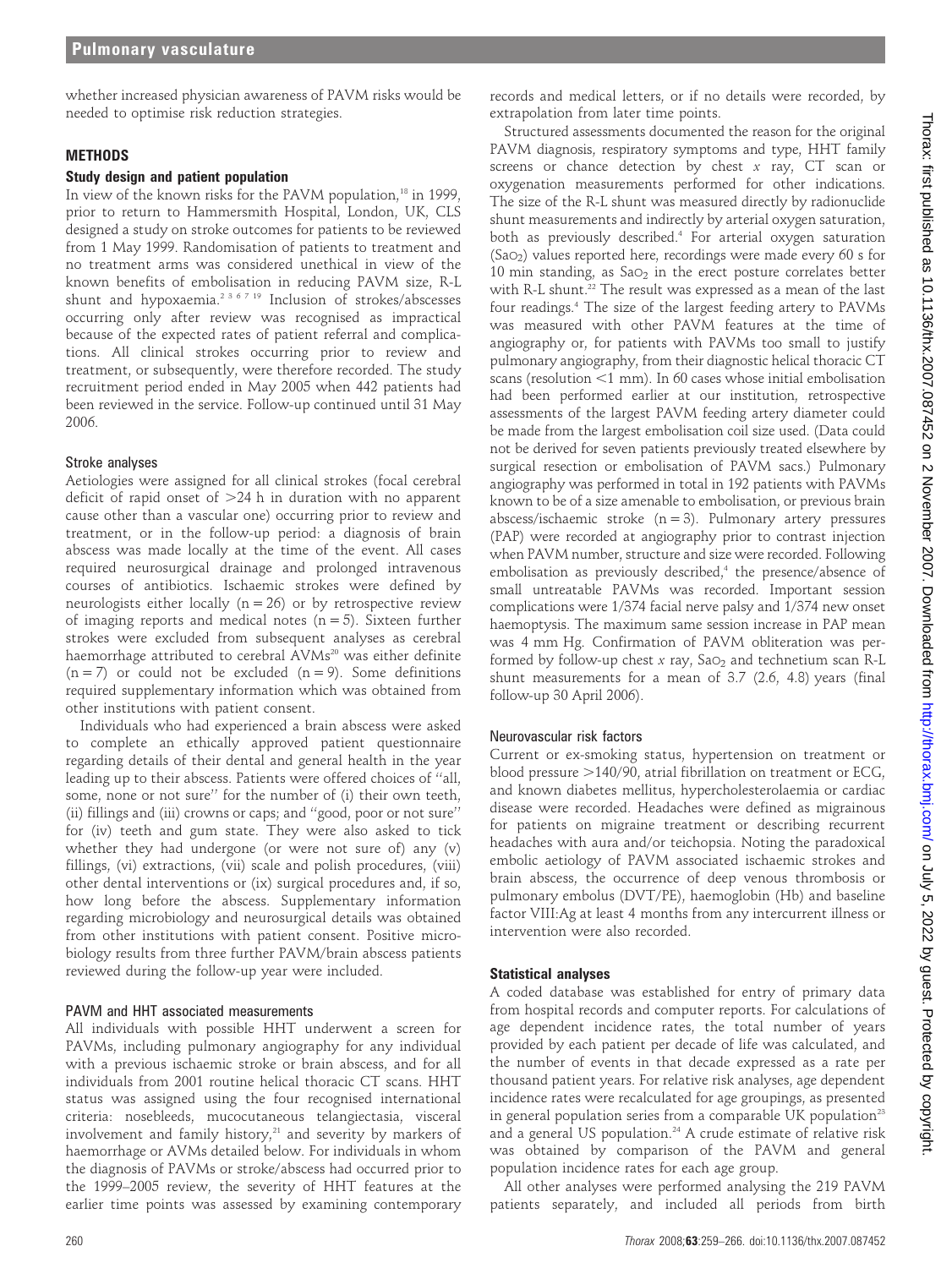Table 1 Characteristics of patients with brain abscess and ischaemic stroke

|                                             | <b>Brain abscess</b> | Ischaemic stroke     |
|---------------------------------------------|----------------------|----------------------|
| All cases $(n \ (\%)$                       | 28 (12.8)            | 30(13.7)             |
| Adjusting for ascertainment bias (n (%))    | 19 (9.05)            | 24 (11.3)            |
| Age $(y)$ (median $(01, 03)$ )              | 44 (32.5, 50.5)      | 50.5 (41.5, 59.5)    |
| Gender (% male (01, 03))                    | 60.7 (41.4, 80.0)    | 30.0 (12.6, 47.4)    |
| PAVM diagnosis prior to event (n (%))       | 10 (35.7)            | 10(33.3)             |
| Diagnosis following event (n (%))           | 18 (64.3)            | 20 (66.7)            |
| Event-to-diagnosis (y) (median (Q1, Q3))    | 2(0.0, 8.0)          | 2(0.0, 16.0)         |
| HHT diagnosis prior to event $(n \ (\%))$ § | 11 (39.3)            | 12 (40)              |
| Permanent deficit* (n (%))                  | 17 (70.8)†           | 12 (46.2) $\ddagger$ |

\*Hemiparesis, visual field defect, cognitive defect or epilepsy.

{n of 26.

§Includes one hepatic arteriovenous malformation and four gastrointestinal cases. "Note overall male prevalence in series 35.8% (79/219; CI 29.4, 42.1). HHT, hereditary haemorrhagic telangiectasia; PAVM, pulmonary arteriovenous malformations.

onwards. Second abscess/ischaemic strokes and a peri-embolisation stroke were excluded from all incidence, risk factor and referral pattern analyses. To exclude ascertainment bias, patients whose PAVMs were diagnosed as a result of their abscess or stroke were excluded from incidence rate and pre/ post treatment analyses. Survival curves included second strokes, but excluded patients whose PAVMs were diagnosed as a result of their abscess or stroke. Treatment delay analyses excluded PAVMs diagnosed before 1985, when surgery might have been considered the only therapeutic option. Basic statistics and univariate analyses were performed using Prism 4 (Graph Pad Software Inc, San Diego, California, USA). Continuous variables were compared by the two sided

Mann–Whitney test and binary variables using Fisher's exact test. For analysis of four way presentation patterns, overall p values were calculated by ANOVA with Bonferroni post-test corrections applied.

To define stroke/abscess associations and efficacy of embolisation in a population with time varying variables, including point of embolisation, an extension of Cox proportional hazards regression model, Anderson–Gill, suitable for the analysis of recurrent events was fitted with embolisation as a time dependent covariate using SPLUS 6. The Anderson–Gill model can be fitted to non-constant, but proportional hazards. The intra-subject correlation inherent in a study of multiple events for the same subject is accounted for by a robust grouped jackknife variance estimator. The Anderson–Gill model has been recommended<sup>25</sup> for two main reasons: its efficiency and the reliability of the overall treatment effect.<sup>25</sup>

Several contiguous time intervals between events (ischaemic stroke, abscess, embolisation and/or last follow-up) were defined per patient with age at the end of interval defined. Values of 25 potential predictory variables (constant or time dependent) were assigned to each interval, in four groups: certain values were assigned variably but definitely to intervals according to the documented age of onset (for HHT, use of iron, transfusions, female hormones<sup>26</sup> or tranexamic acid<sup>27</sup>; neurovascular risk factors, migraine, current or ex-smoker, hypertension, diabetes mellitus, atrial fibrillation, hypercholesterolaemia and cardiac disease; and PAVM features at the time of stroke/ abscess for patients experiencing these after assessment/treatment for PAVMs). Otherwise, PAVM severity markers (symptoms, SaO<sub>2</sub>, R-L shunt, PAVM multiplicity, diameter of largest feeding artery, presence of small untreatable PAVMs) were assumed to be constant up to the point of first presentation/



Figure 1 Age specific incidence rates and relative risks of brain abscess and ischaemic stroke. Age specific incidence rates of (A) brain abscess and (C) ischaemic stroke for all patients (filled diamond), and patients excluding ascertainment bias (filled circle). Relative risk (fold increase) for (B) brain abscess and (D) ischaemic stroke for PAVM patients, excluding individuals who presented because of their stroke/abscess. Brain abscess rates are compared with the Olmsted County Minnesota series<sup>24</sup>; ischaemic stroke to the UK Oxfordshire stroke study.<sup>23</sup> PAVM, pulmonary arteriovenous malformation.

 $\dagger$ n of 24.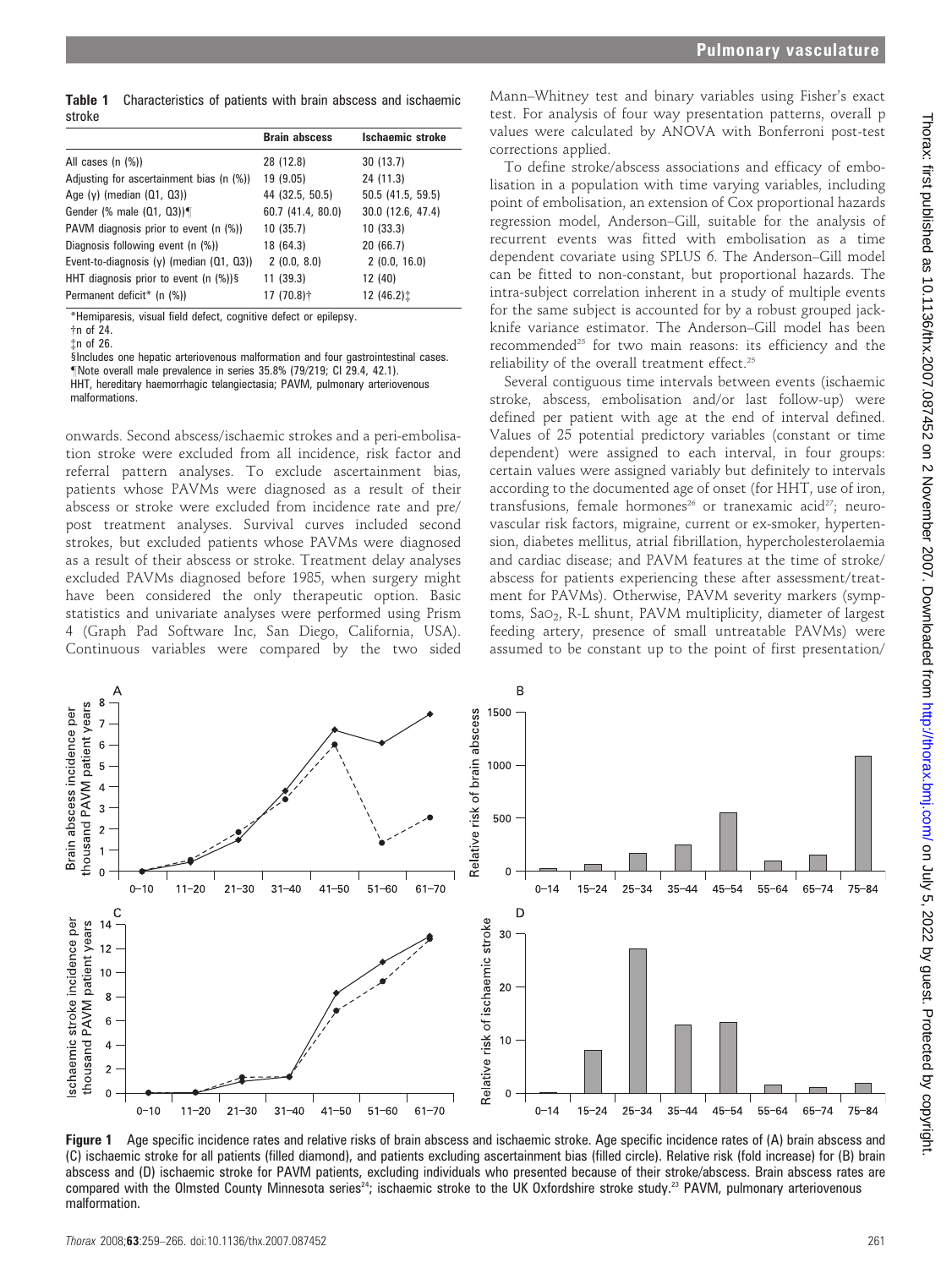|                                              | N with/without |                              | <b>Event free</b> |         |  |
|----------------------------------------------|----------------|------------------------------|-------------------|---------|--|
|                                              | abscess        | Event                        | group             | p Value |  |
| Brain abscess                                |                |                              |                   |         |  |
| RS presentation (%) (n (%))                  | 28/190         | 5(17.9)                      | 42 (22.1)         | 0.81    |  |
| $Sao_2$ (%) (median $(Q1, Q3)$ )             | 21/163         | 93.0 (86.5, 96)              | 93.8(89.0, 96.0)  | 0.48    |  |
| $R-L$ (%) (median $(Q1, Q3)$ )               | 20/111         | 9.3(3.1, 22)                 | $9.2$ (5.0, 19.7) | 0.46    |  |
| Single PAVMs* (%) (n (%))                    | 27/185         | 7(25.9)                      | 45 (24.3)         | 0.82    |  |
| Largest fad (mm) (median (Q1, Q3))           | 24/164         | 5.5(3.0, 6.5)                | 5(4.0, 6.5)       | 0.97    |  |
| Small (fad $\leq 3$ mm) (%) (n (%))          | 28/190         | 21(75.0)                     | 140 (73.7)        | 0.99    |  |
|                                              | N with/without |                              | Event free        |         |  |
|                                              | stroke         | Event                        | group             | p Value |  |
| Ischaemic stroke                             |                |                              |                   |         |  |
| RS presentation $(\%)$ (n $(\%)$ )           | 30/186         | 8(26.7)                      | 39 (21)           | 0.48    |  |
| $Sao_2$ (%) (median $(Q1, Q3)$ )             | 25/157         | 93 (85, 96)                  | 94 (88.5, 96)     | 0.3     |  |
| $R-L$ (%) (median $(Q1, Q3)$ )               | 24/105         | 11.0(7.1, 19.5)              | $8.8$ (4.7, 20.0) | 0.32    |  |
| Single PAVMs* (%) (n (%))<br>29/181          |                | 7(24.1)<br>44 (24.3)         |                   | 0.99    |  |
| Largest fad (mm) (median (Q1, Q3))<br>28/158 |                | 5.5(4.0, 7.5)<br>5(3.0, 6.0) |                   | 0.087   |  |
| Small (fad $\leq 3$ mm) (%) (n (%))          | 29/187         | 24 (82.8)                    | 137 (73.3)        | 0.36    |  |

Table 2 Univariate associations of PAVM variables with brain abscess and ischaemic stroke

N, number of cases with/without event for which variable was measured.

\*More common in non-HHT patients (p<0.0001, Fisher's exact test two sided p value).

fad, feeding artery diameter; HHT, hereditary haemorrhagic telangiectasia; PAVM, pulmonary arteriovenous malformations; R-L,

right-to-left; RS, respiratory symptoms; Sao<sub>2</sub>, arterial oxygen saturation.

treatment, since post development (usually at puberty), PAVMs remain relatively stable.28–31 Other variables were assumed to be constant across all intervals (gender, susceptibility to DVT/PE as long term risk predictions are established for the population<sup>32</sup>; symptomatic cerebral or hepatic AVMs, as CAVMs develop perinatally and there are no data regarding age of onset for HAVMs).<sup>33</sup> For three variables, Hb, factor VIII:Ag<sup>32</sup> and mean PAP, first recorded measurements were initially assigned across all intervals, although it was recognised that there are age dependent components to these variables. Pilot analyses indicated significant associations of mean PAP and Hb with ischaemic stroke. For final analyses and models therefore, mean PAP and Hb were defined for each interval as the median of interval measurements  $>3$  months apart, or appropriately age adjusted/extrapolated: PAP increases with age (mean PAP =  $8.07+0.131\times$ [age] in this population, manuscript in review): for 33 PAP data points, adjustments of 1–4 mm Hg were made for age. Hb was recorded 0–30 times per patient, falling in 32 cases due to embolisation associated reduction of polycythaemia  $(n = 15)$ , onset of iron deficiency anaemia  $(n = 9)$  or both processes  $(n = 8)$ . Hb was extrapolated for 31 data points where the later Hb was normal or high, and there had been no intervening embolisation or initiation of iron treatment.

## RESULTS

#### Patient population

Between 1 May 1999 and 30 May 2005, definite diagnoses of PAVMs and HHT<sup>21</sup> were established in 219 and 305 cases, respectively; 93.6% (205/219) of PAVM patients had HHT (details available). A diagnosis of HHT was not made for 6.4% (14/219) of individuals with PAVMs with no personal or family features of HHT other than occasional nose bleeds. The 219 PAVM patients were referred by 182 doctors from 18 specialities, and more than 117 primary care trusts. Sixty were referred by general practitioners, 139 had been referred for PAVM management and 80 were diagnosed by inhouse PAVM screening investigations.

Most patients with PAVM had no significant respiratory symptoms: 79.5% (173/219; CI 73.1, 84.0%) were diagnosed by

incidental investigations (33.3%; 73/219; CI 27.0, 40.0%) or PAVM screening programmes in families with HHT (45.7%; 100/219; CI 38.6, 51.9%). Only 21.5% (46/219; CI 16.0, 26.9%) of individuals had PAVMs diagnosed by chest x ray, CT scan or oxygenation measurements performed because of respiratory symptoms. Most PAVM patients with HHT (59%; 121/205; CI 52.2, 65.5%) were unaware that they had HHT at the time of PAVM diagnosis.

Seventy-four (33.8%) individuals with PAVMs had a brain abscess or clinical stroke, either prior to review and treatment or in the follow-up period. Twenty-eight patients had at least one brain abscess, and 30 had at least one proven ischaemic stroke. Six patients had more than one event. All 57 abscess/ischaemic stroke patients had underlying HHT ( $p = 0.023$ , Fisher's exact test), and there was only one event (ischaemic stroke) in a HHT patient without PAVMs. Strokes and abscesses commonly occurred in individuals before the diagnosis of HHT or PAVMs was made, and usually did not precipitate a diagnosis of PAVMs (table 1). Age dependent incidence rates and relative risk analyses of age dependent incidence rates compared with incidence rates reported in series from the general population are presented in fig 1.

## Brain abscess associations in PAVM patients

Brain abscess commonly occurred in asymptomatic individuals without a prior diagnosis of PAVM or HHT (table 1). In this series, while all survived, 80% (12/15) were unable to return to their former occupation because of persistent neurological deficits (table 1). Univariate analyses identified no significant relationship between brain abscess and any of the six markers of PAVM severity (table 2). To illustrate this unexpected finding further, the number of individuals experiencing a brain abscess was examined as a categorical variable for two commonly used clinical parameters of PAVM severity, oxygenation reflecting the size of the R-L shunt and the diameter of the largest feeding artery to PAVMs (see supplementary fig S1Ai, ii online). Although no association with PAVM severity markers was identified, univariate analyses suggested significant associations with male sex ( $p = 0.0054$ ) and DVT ( $p = 0.0186$ ) (see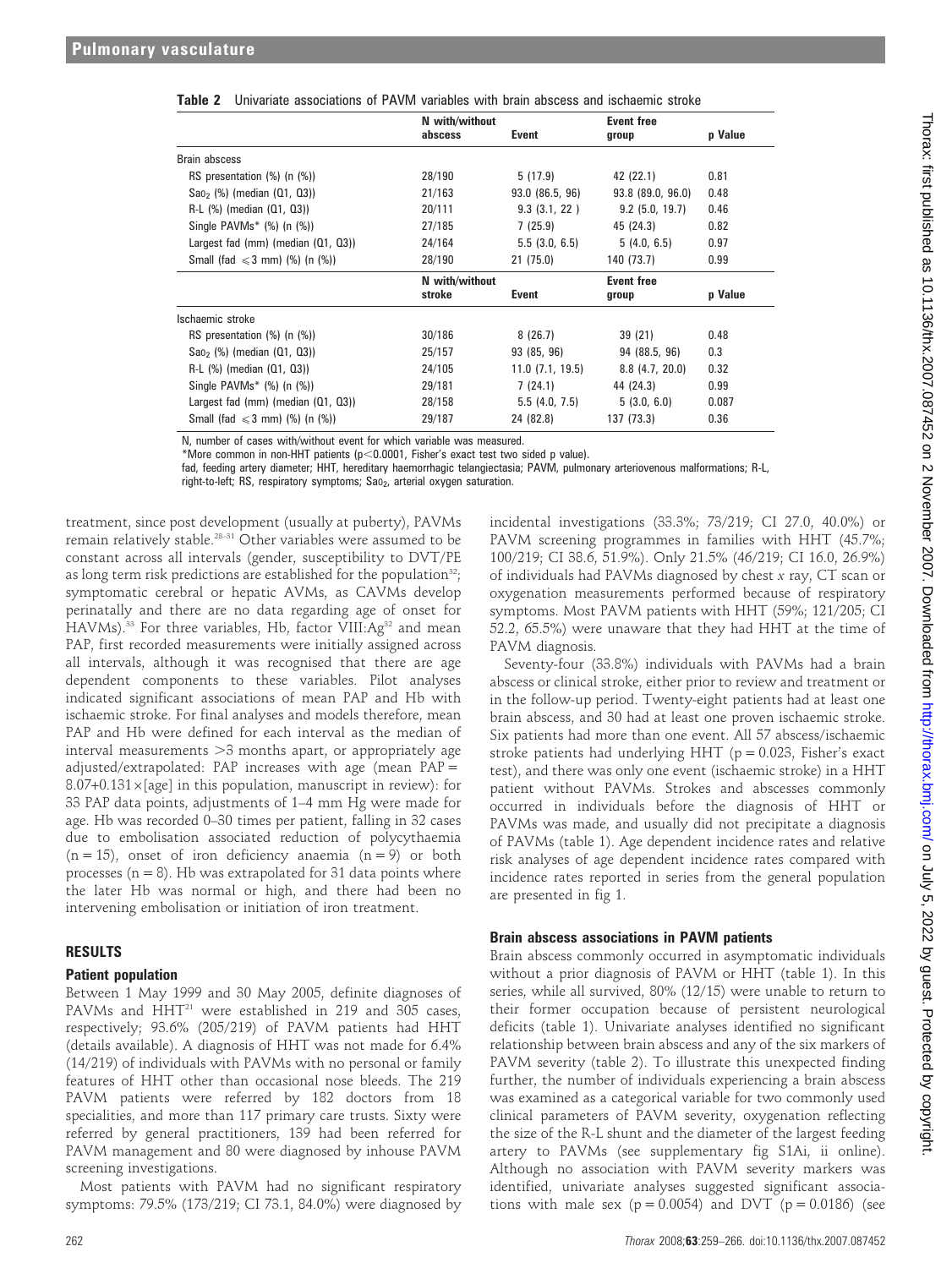| <b>Table 3</b> Anderson–Gill models for brain abscess and ischaemic stroke |  |
|----------------------------------------------------------------------------|--|
|----------------------------------------------------------------------------|--|

|                                     | $\mathbf n$ | df             | $R^2$ | Wald<br>test<br>р<br>value | <b>Robust</b><br>score<br>p value          | <b>Hazard ratio for</b><br>variable (95% CI)    | p value for<br>variable in<br>model |
|-------------------------------------|-------------|----------------|-------|----------------------------|--------------------------------------------|-------------------------------------------------|-------------------------------------|
| Untreated patients                  |             |                |       |                            |                                            |                                                 |                                     |
| Brain abscess                       | 217         | $\mathfrak{p}$ | 0.047 |                            | $1.2 \times 10^{-3}$ 1.76 $\times 10^{-2}$ |                                                 |                                     |
| Gender (male)                       |             |                |       |                            |                                            | $3.61$ (1.58, 8.25)                             | $2.4 \times 10^{-3}$                |
| Deep venous thrombosis              |             |                |       |                            |                                            | 3.35(1.32, 8.50)                                | 0.011                               |
| Ischaemic stroke                    | 178         |                | 0.036 |                            | $6.1 \times 10^{-4}$ 3.20 $\times 10^{-3}$ |                                                 |                                     |
| PAP mean (mm Hq)                    |             |                |       |                            |                                            | $0.89$ (0.83, 0.95)                             | $6.2 \times 10^{-4}$                |
| All patients*                       |             |                |       |                            |                                            |                                                 |                                     |
| Brain abscess                       | 392         | 1              | 0.017 |                            | $6.3 \times 10^{-3}$ $9.50 \times 10^{-3}$ |                                                 |                                     |
| Gender (male)                       |             |                |       |                            |                                            | 3.49(1.43, 8.33)                                | $6.3 \times 10^{-3}$                |
| Ischaemic stroke                    | 250         | 4              | 0.051 |                            | $4.7 \times 10^{-5}$ $2.00 \times 10^{-2}$ |                                                 |                                     |
| PAP mean (mm Hq)                    |             |                |       |                            |                                            | 0.85(0.79, 0.92)                                | $5.0 \times 10^{-5}$                |
| Hb $(g/d)$                          |             |                |       |                            |                                            | 0.95(0.72, 1.27)                                | 0.75                                |
| Embolisation                        |             |                |       |                            |                                            | $1.7\times10^{-4}$ (7.55 $\times10^{-8}$ , 0.4) | 0.028                               |
| Hb ( $q/dl$ ) $\times$ embolisation |             |                |       |                            |                                            | 1.84(1.1, 3.07)                                 | 0.021                               |

\*Includes pre and post embolisation periods.

df degrees of freedom; Hb, haemoglobin; n, number of data points; PAP, pulmonary artery pressure.

supplementary table S1 online) which always occurred in the months following abscess neurosurgical drainage.<sup>32</sup>

Recognising the strong relationship between age and brain abscess risk (fig 1), Cox proportional hazard models (Anderson– Gill) were fitted with embolisation as a time dependent covariate (table 3). The best models confirmed male sex as a significant risk factor for brain abscess. The hazard ratio for untreated men was 3.61 (95% CI 1.58, 8.25;  $p = 0.047$ ), and for all men, including pre and post embolisation patient periods, 3.49 (95% CI 1.43, 8.33; p = 0.017) (table 3, see also supplementary fig S2 online). DVT was also significantly associated, since brain abscess and/or sequelae appear to precipitate DVT in DVT susceptible patients (table 3).<sup>32</sup> In a model calculated to include PAVM variables,  $Sao<sub>2</sub>$  and feeding artery size (see supplementary table S2 model 3 online), there was a marginally significant negative effect of  $Sao<sub>2</sub>$ , suggesting patients with lower  $Sao<sub>2</sub>$  may be at increased risk of abscess once adjusted for their gender. Adjusting for gender there



Figure 2 Anderson–Gill proportional hazards models for ischaemic stroke. Proportion surviving until first ischaemic stroke: p value for embolisation 0.028 (see table 3). (Brain abscess models are presented in supplementary fig S2 online.)

remained no association with size of feeding artery (see supplementary table S2 model 3 online) or other PAVM variables (data not shown).

As in other series, $34$  the majority of abscess cultures were sterile. The principal isolates were microaerophilic and anaerobic bacteria, including Porphyromona spp, Propionibacterium spp, Actinomyces meyeri, Peptostreptococcus spp, Bacteroides spp and members of the Streptococcus milleri group that are commonly isolated in endo and periodontal infections (see supplementary table S2 online). Polymicrobial infections were present in 50% of culture positive aspirates. Only one of the patients had a concurrent contiguous infection (otitis media). In contrast with high risk cardiac patients with infective endocarditis, $35$  a high proportion of the PAVM brain abscess group had experienced identifiable events that are known to be associated with bacteraemia in the weeks preceding their abscess, particularly scale and polish procedures  $(n = 3)$ , and dental work including occlusive braces and fillings  $(n = 4)$  (see supplementary table S3 online).

#### Ischaemic stroke associations

Ischaemic stroke also commonly occurred in asymptomatic individuals without a prior diagnosis of PAVM or HHT (table 1). Univariate analyses identified no significant relationship between any PAVM parameter and the incidence of ischaemic stroke (table 2 and supplementary fig S1Bi, ii online). Classical neurovascular risk factors did not emerge as risk factors, nor did migraine which is common in PAVM patients<sup>36</sup> (see supplementary table S4 online).

Cox proportional hazard models (Anderson–Gill) were performed using all 25 PAVM and patient specific variables. In untreated patients, the only significant association was with mean PAP. The hazard ratio was 0.89 (95% CI 0.83, 0.95;  $p = 6.2 \times 10^{-5}$ ) for an increase of 1 mm Hg in mean PAP (table 3). The association was maintained in comparisons including post embolisation data, when Hb also emerged as a significant variable, high Hb increasing the hazard of stroke (table 3). Embolisation greatly decreased the hazard of stroke, and also reversed the relationship with Hb because of the significant interaction term (table 3). Adjusting for PAP, there remained no association between ischaemic stroke and  $Sao<sub>2</sub>$  or feeding artery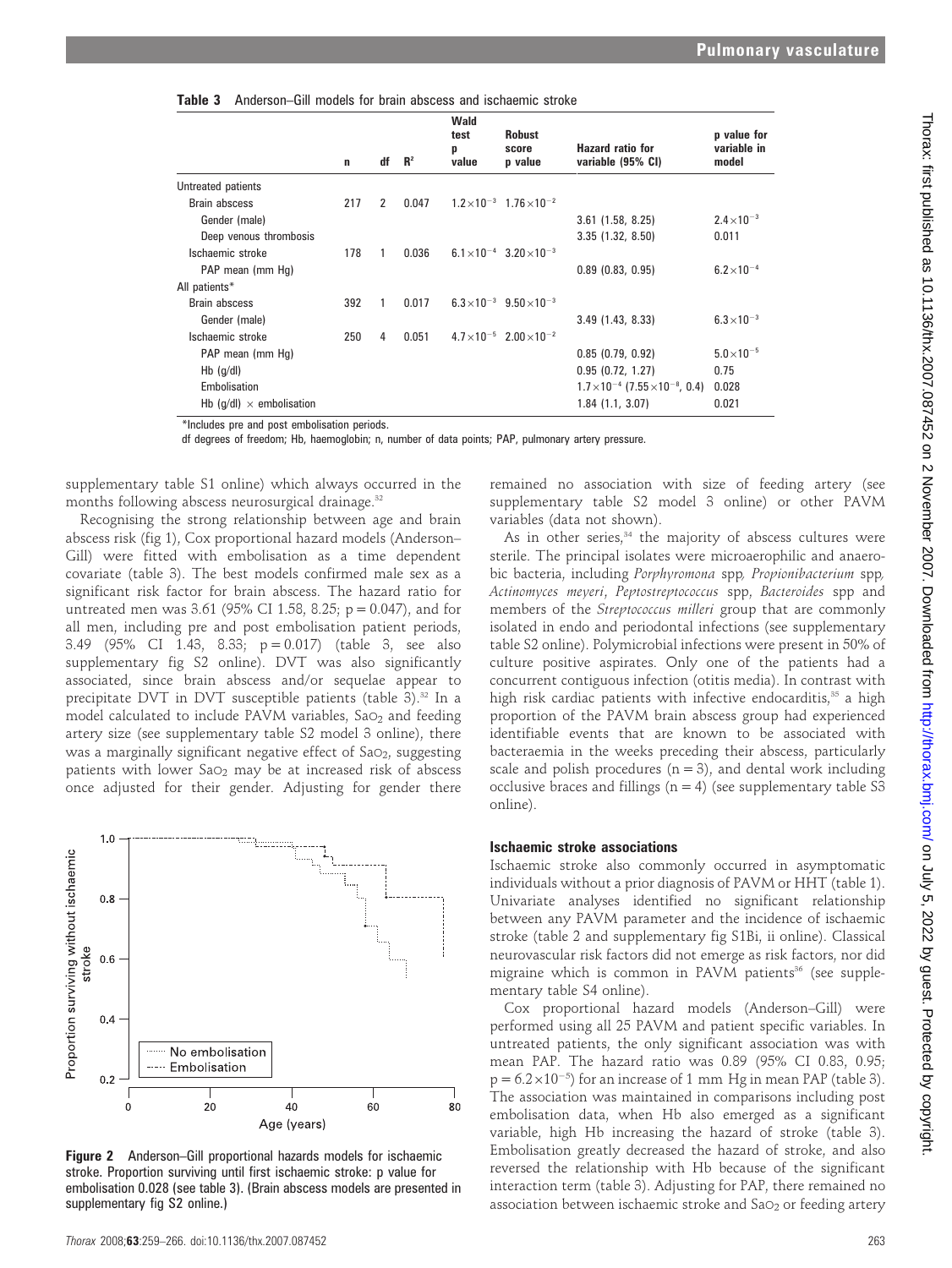

Figure 3 Presentation pattern analyses. Interval between diagnosis of pulmonary arteriovenous malformations (PAVM) and treatment according to type of PAVM presentation. RS, PAVM related respiratory symptoms (dyspnoea and haemoptysis); Ix, incidental investigations; CNS, post stroke/abscess; HHT, via hereditary haemorrhagic telangiectasia (HHT) screening programme. p values (ANOVA, Bonferroni post test corrections): \*\*p $< 0.01$ ; \*\*\*p $< 0.001$ ; NS, p $> 0.05$ . Sao<sub>2</sub> and age figures are presented in supplementary fig S3 online.

size (see supplementary table S2, model 6, online). Adjusting for PAP there remained no association or any other parameter of PAVM severity (data not shown).

#### Treatment considerations

No ischaemic strokes or abscesses occurred in 30.2% (58/192) of the treated population in whom all angiographically visible PAVMs were obliterated at embolisation with no evidence of recurrence during follow-up. This group included 13 individuals who had an ischaemic stroke ( $n = 7$ ) or brain abscess ( $n = 6$ ) prior to PAVM embolisation. Strokes/abscesses occurred in some patients in spite of previous embolisation. All of these individuals had small untreatable PAVMs (feeding artery diameter  $\leq 2-3$  mm) in addition to the PAVMs which had been embolised. Overall, in the strongest model of ischaemic stroke, embolisation at a median age of 45 years significantly reduced the rate of ischaemic stroke ( $p = 0.028$ ) (fig 2, table 3).

To assess whether recognition of stroke/abscess risk influenced referral patterns for PAVM embolisation, patients were stratified according to their diagnostic presentation groups (fig 3), excluding patients whose stroke/abscess led to the diagnosis of PAVMs.

Patients presenting with respiratory symptoms (dyspnoea and haemoptysis) had lower oxygen levels and were younger (see supplementary fig S3A, B online) than patients who had a previous abscess or stroke years before the diagnosis of PAVM was made. There was no difference in the diagnosis to treatment interval between symptomatic patients (mean interval 6.8 (CI 4.1, 9.5) years) and patients diagnosed as a result of incidental investigations (7.5 (CI 4.3, 10.8) years) (fig 3). However, the interval was greater than that for patients with a prior stroke/abscess (1.1 (CI 0.7, 1.6) years) (fig 3). Patients who had a stroke or abscess years before the diagnosis of PAVM was made were referred for embolisation as quickly as patients diagnosed by HHT screening programmes (mean 1.7 (CI 0.5, 2.9) years) (fig 3).

#### **DISCUSSION**

The main and surprising finding of this series was that stroke/ abscess risks could not be predicted by respiratory symptoms or PAVM severity in individuals with HHT and PAVMs. The data

provide evidence for risk reduction by PAVM embolisation, indicate further potential preventative strategies for brain abscess but also highlight significant delays in diagnosis and referral for treatment of PAVMs.

The overall rates of brain abscess and ischaemic stroke are comparable with series reporting more than 30 PAVM cases. Brain abscess survival  $(100\%)$  was remarkable,<sup>24 34 37</sup> and reflected both a bias and an intervention: for patients experiencing prior abscesses, there was a bias due to survival to the time of PAVM clinic review. Following review by us, clinical risk of brain abscess was highlighted, as early diagnosis and intervention lead to better outcomes.<sup>34 38</sup> We are unaware of any study stratifying stroke/abscess risk by PAVM or HHT symptoms, severity of hypoxaemia or R-L shunt. Univariate analyses of largest PAVM feeding artery diameter has been performed in a relatively small number of PAVM stroke patients.39

Study strengths include the large number of individuals reviewed at a single institution, the use of consistent assessment methodologies (methods for R-L shunt measurements cannot be interchanged40) and for the first time in any PAVM study, the use of proportional hazards models to analyse PAVM variables corrected for age and other parameters.

For a study indicating a major risk from small PAVMs, and lack of contribution from conventional neurovascular risk factors, there were several potential limitations. Firstly, some HHT/PAVM variables were extrapolated to earlier time points when the stroke/abscess occurred. This would, however, overestimate the severity of PAVMs as long term follow-up data of patients with residual PAVMs at our institution and elsewhere indicate that once present, PAVMs tend to remain relatively stable or increase in size, $28-31$  with only rare cases of spontaneous regression described.28 A second potential weakness was that formal screening for hypercholesterolaemia, cardiac disease and diabetes mellitus was not performed for the general PAVM population. Since such screening was performed at the time of stroke/abscess for all individuals with neurological complications, any bias would overestimate the contribution of these risk factors. We acknowledge that the lack of any observed influence of migraine, cerebral AVM or hepatic AVM may reflect the strict criteria used to define headaches as migrainous (although migraines were assigned to 41.4% of the population, and were more prevalent in individuals without ischaemic stroke), and lack of asymptomatic screening for cerebral and hepatic AVMs.

We therefore believe the study findings to be robust and important in defining management strategies for the PAVM population.

The high proportions of patients undiagnosed at the time of stroke/abscess highlight the importance of PAVM screening programmes for the HHT population. Chest  $x$  rays and oxygen measurements will not detect all clinically significant PAVMs. While discussion continues regarding the optimal mode of screening of individuals with  $HHT$ ,<sup>1</sup> and expensive multistep screening strategies have been proposed,<sup>41</sup> the new generations of CT scanners mean that a diagnosis can be made efficiently and quickly using a thoracic CT scan. While the absolute number of events increased with increasing age (in view of the small numbers, we would not wish to over interpret the changes between individual groups), relative risks were higher for younger patients, highlighting the importance of screening in young adult life. Our data do not support PAVM screening programmes for asymptomatic children: the only child or teenager with any neurological complication had extensive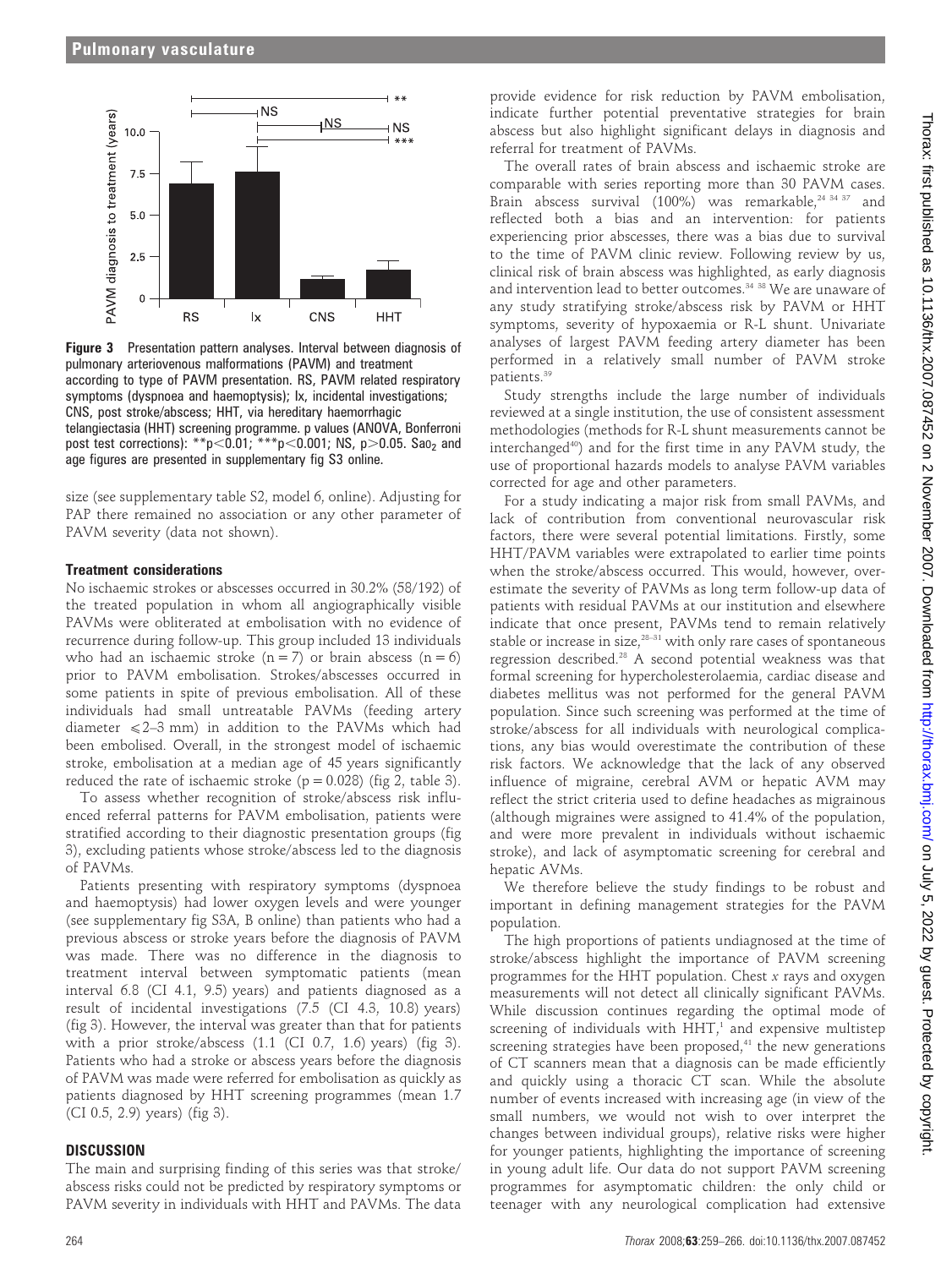PAVMs which were diagnosed as a result of dyspnoea and cyanosis at the age of 2 years.

Once adjusted for age, there was no association between ischaemic stroke and PAVM feeding artery size, or any parameter measuring PAVM severity. For brain abscess, once adjusted for age and gender, there was only a marginal negative association with oxygen saturation, and no association with PAVM feeding artery size. These findings imply that asymptomatic individuals with small PAVMs have similar ischaemic stroke risks to the most cyanotic patients, although their risk of brain abscess may be marginally lower. The findings also imply that once the PAVM conduits are present, specific features and/ or severity of PAVMs have minimal influence on the risk of neurological complications.

In our series, PAVM embolisation was a safe and effective procedure which prevented brain abscess and ischaemic stroke if complete occlusion of all PAVMs was achieved. Although only a marginal association was apparent between low oxygen saturation and brain abscess risk, this may support the use of embolisation to improve oxygenation, even if complete obliteration of all PAVMs cannot be achieved. There are technical limits to the size of the feeding artery that can be embolised by conventional coaxial transcatheter embolisation methods, and many individuals will have PAVMs that are too small to embolise. In our series which was not limited by the 3 mm "rule" recently questioned by others, $31$  73% of patients had residual untreatable PAVMs, in keeping with other series.<sup>37</sup> These findings highlight the need for further stroke/abscess risk reduction strategies in PAVM patients.

For brain abscess, several lines of evidence point towards a pathogenic role for bacteraemias of dental origin. Firstly, the majority of organisms identified are commonly and often specifically isolated in periodontal infections.<sup>42</sup> Secondly, there were potential precipitating events in many patients.<sup>43</sup> We recognise that it is difficult to determine whether a particular bacteraemia associated event is the cause of a subsequent abscess, particularly for an indolent pathological process that may take months to present, $44$  and when the intensity of bacteraemias during brushing and flossing may exceed those from dental procedures.<sup>35</sup> Thirdly, our series, in common with unselected brain abscess series, $24$ <sup>38</sup> demonstrated a male bias. This may relate to the surveys demonstrating that adult men have poorer periodontal status than women.45 It would be predicted that in PAVM patients, common dental bacteraemias would not be cleared from the blood stream as rapidly as normal,42 43 as blood passing through PAVMs will have reduced exposure to the pulmonary capillary bed reticuloendothelial cell system. This might facilitate microorganisms finding favourable conditions in which to adhere, multiply and initiate abscesses, as described in experimental models of brain abscess.<sup>44 46</sup> We cannot rule out the possibility that HHT leads to increased susceptibility to initial bacteraemias or the subsequent pathogenic steps that are thought to be targeted by antibiotic prophylaxis which, while not preventing bacteraemias,<sup>47</sup> <sup>48</sup> does reduce the incidence of endocarditis in experimental models.<sup>48</sup>

In keeping with a model of paradoxical embolic stroke, risk of ischaemic stroke was not predicted by conventional neurovascular risk factors. There was a weak association with high Hb (post embolisation), but not with other classical risk factors for venous thrombosis, either alone or in combination. Surprisingly, low mean PAP emerged as a very strong risk factor for ischaemic stroke. This was not due to a higher R-L shunt in these individuals. There was no direct relationship between R-L shunt and ischaemic stroke in univariate analyses or Anderson–Gill

models adjusting for PAP, and only a marginal inverse relationship between R-L shunt and PAP mean (Spearman  $r - 0.22$  (95%) CI  $-0.41$ ,  $-0.007$ ; p = 0.037, where p = 0.042 significant at  $FDR = 0.05$  level<sup>49</sup>). Furthermore, embolisation of PAVMs did not lead to a significant increase in PAP mean (manuscript in review), reflecting the complex and multifactorial determinants of PAP. It is intriguing to speculate that lower mean PAP, or the aetiological factors that permit lower PAP, facilitate the paradoxical embolic process through PAVMs. Mechanisms involved will need to be the subject of further study; manipulating PAP would be an inadvisable therapeutic option.

In summary, PAVM size, severity and symptoms did not predict the risk of brain abscesses or ischaemic stroke, complications that occurred commonly in HHT patients with PAVMs. The study suggests that greater emphasis on HHT diagnosis, PAVM screening and PAVM treatment programmes are needed. For any PAVM patient presenting with a cerebrovascular event, the diagnosis of abscess should be considered even if the white cell count is normal (as in  $60\%$  of cases<sup>34 38</sup>), since early diagnosis and intervention will lead to a better outcome.<sup>34 38</sup> The study also supports the use of antibiotic prophylaxis for interventional procedures, $8$  and strategies to improve dental hygiene $50$  as post extraction bacteraemia is detected less frequently in healthy gums,<sup>51</sup> and there is a risk of "everyday" bacteraemia.<sup>35</sup> PAVMs are usually silent, often difficult to diagnose and affect approximately 50% of individuals with HHT. It may therefore be appropriate to offer this advice to all individuals with HHT. As other R-L shunts such as patent foramen ovale are common in the general population, further exploration of factors that contribute to the risks of paradoxical embolic stroke and brain abscess in HHT/ PAVM patients is warranted.

Acknowledgements: CLS and JEJ thank Georgina Rudd and Pam Brayshaw for clinical secretarial services, Carin Mordin and other colleagues for lung function and imaging, and DJ Allison, JMB Hughes, TRF Rogers and AJ Newman Taylor for helpful discussions.

CLS designed the study, reviewed the patients and records, generated the database and performed Prism 4 statistical calculations. JEJ reviewed patients, and performed all angiography and associated measurements. KBB interpreted microbiological data. IHJ, ARB and HR reviewed patient records. EK performed Anderson–Gill proportional hazards models and statistical reviews. All authors contributed to and reviewed the final manuscript.

Funding: This study received financial support from the Margaret Straker HHT Memorial Fund and other donations by families and friends of British HHT patients. We are grateful for support from the NIHR Biomedical Research Centre Funding Scheme. The funding sources played no part in the design, conduct or reporting of the study, nor in the decision to submit the paper for publication.

#### Competing interests: None.

**Ethics approval:** All studies were ethically approved by the Hammersmith, Queen Charlotte's, Chelsea and Acton Hospital Research Ethics Committee (LREC 2000/ 5764).

Trial registration number: NCT00230685.

#### **REFERENCES**

- Shovlin CL, Jackson JE, Hughes JMB. Pulmonary arteriovenous malformations and other pulmonary vascular disorders. In: Mason RJ, Broaddus CVC, Murray JF, et al, eds. Murray and Nadel's textbook of respiratory medicine, 4th edn. Philadelphia: Elsevier Saunders, 2005:1480–501.
- 2. White R Jr, Lynch-Nylan A, Terry P, et al. Pulmonary arteriovenous malformations: Techniques and long-term outcomes of embolotherapy. Radiology 1988;169:663-9.
- 3. Haitjema TJ, Overtoom TTC, Westermann CJJ, et al. Embolisation of pulmonary arteriovenous malformations: results and follow-up in 32 patients. Thorax 1995;50:719–23.
- 4. **Gupta P,** Mordin C, Curtis J, et al. Pulmonary arteriovenous malformations: Effect of embolization on right-to-left shunt, hypoxaemia and exercise tolerance in 66 patients. Am J Roentgenol 2002:179:347-55.
- 5. Cottin V, Chinet T, Lavolé A, et al. Pulmonary arteriovenous malformations in hereditary hemorrhagic telangiectasia patients: a series of 126 patients. Medicine (Baltimore) 2007;86:1–17.